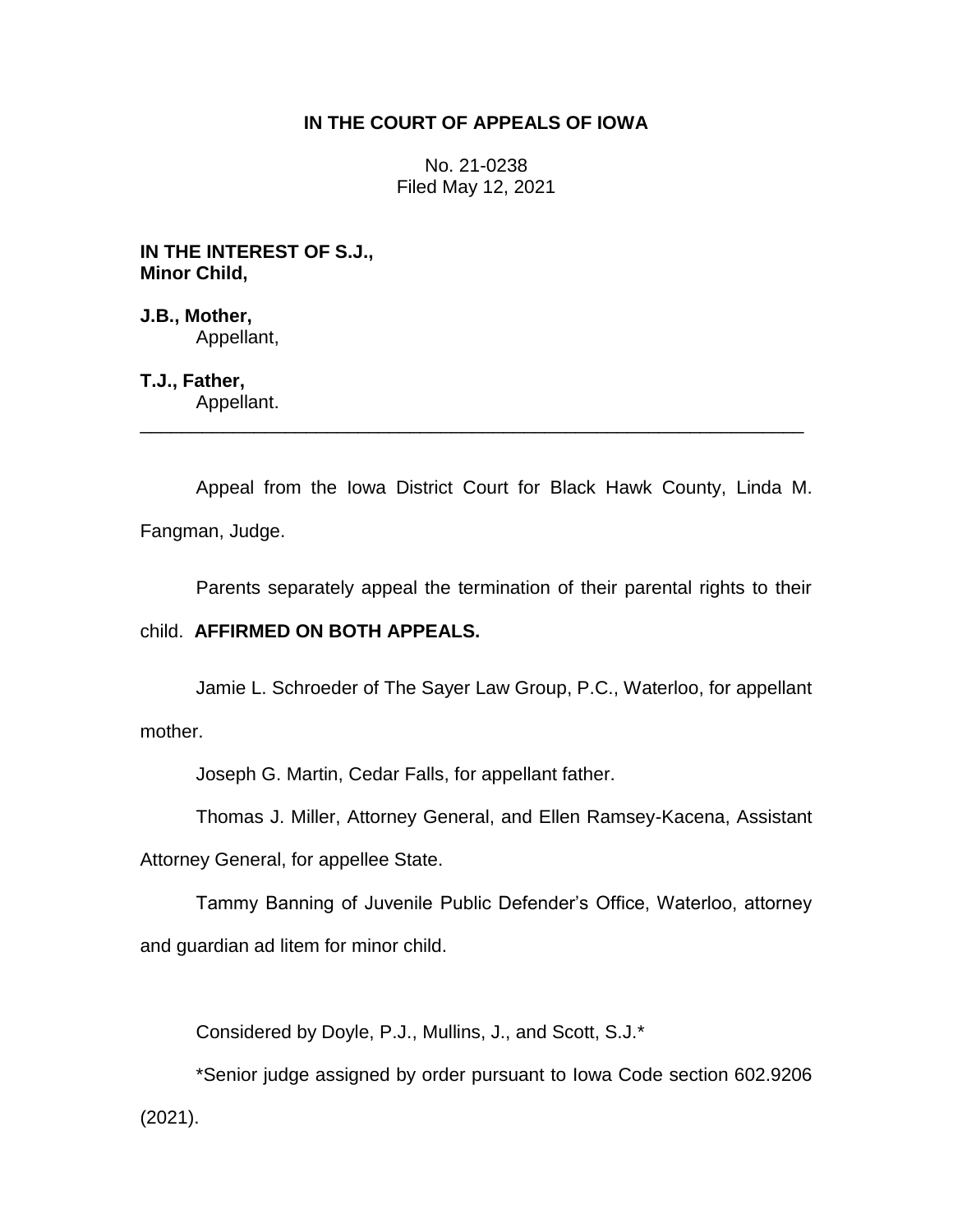## **SCOTT, Senior Judge.**

This mother and father have a long history of substance abuse, which was a contributing factor to having their parental rights terminated as to another child in December 2018. The mother also has a long history of mental-health issues. The father also has a lengthy criminal history. The child in interest came to the attention of the Iowa Department of Human Services (DHS) when she tested positive for amphetamines, methamphetamine, and marijuana at birth in April 2020. The father had recently been charged with conspiracy to manufacture methamphetamine, three counts of possession of precursors with intent to manufacture methamphetamine, and eluding. He also had pending charges of possession of methamphetamine and drug paraphernalia stemming from 2019. The parents refused to participate in safety planning. The State sought and obtained an order for temporary removal in early May.

In June, the parents stipulated to continued removal and a child-in-need-ofassistance adjudication. While the father participated in substance-abuse and mental-health evaluations in June, he never attended recommended treatment. The mother also underwent substance-abuse and mental-health evaluations in June and was recommended to attend outpatient treatment. While she did participate in some sessions during the proceedings, she was generally inconsistent in attending.

By late July, the parents had no-showed to several scheduled drug tests. Due to the COVID-19 pandemic, visits with the child were being conducted virtually. The parents requested in-person visits, and DHS agreed to pursue the same if the parents submitted to drug testing, which they failed to do.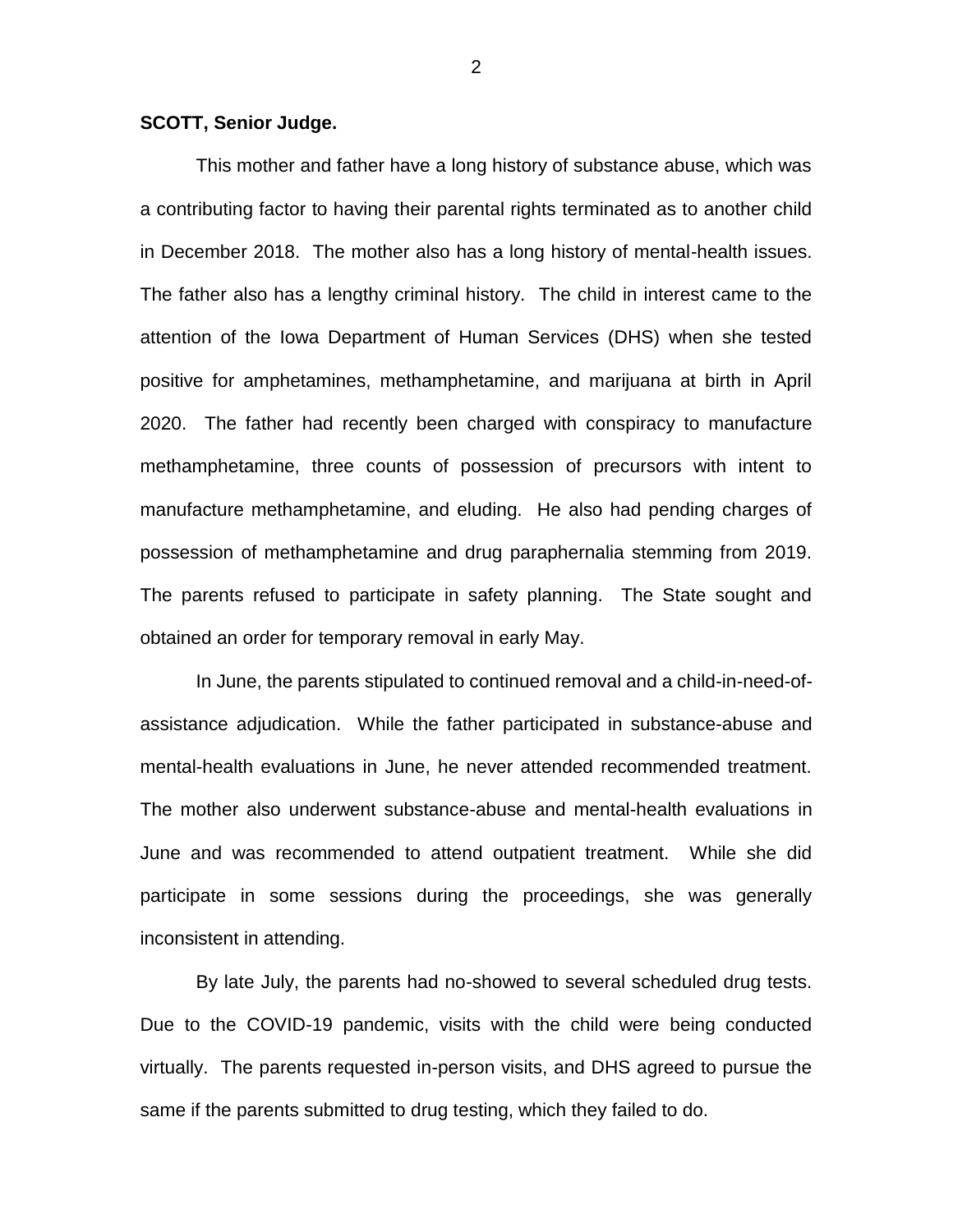By the time of the dispositional hearing in August, the father had a warrant out for his arrest for violating the terms of his probation, pursuant to which he was arrested later that month. The father continued to no-show for drug testing through the time he was arrested. And, while the mother was participating in family treatment court, her participation was minimal. The mother continued to not appear for drug testing until early September. That month, she tested positive for methamphetamine, amphetamines, and THC on four separate occasions. Her attendance at visits and participation in therapy were also inconsistent. Of the six drug tests the mother actually appeared for in October and November, she tested positive for methamphetamine, amphetamines, and THC each time. In November, the State petitioned for termination of the parents' parental rights upon DHS's recommendation.

The matter proceeded to a termination hearing in early January 2021. By this point, the mother had continued to test positive for illegal substances at each drug test she appeared for throughout December and January, including just one week before the termination hearing. Of the sixty-six times the mother was asked to submit to drug testing, she only did so twenty-three times. She tested positive for methamphetamine, amphetamines, and THC all twenty-three times, and she tested positive for cocaine on one occasion. The father remained incarcerated. Even prior to his arrest, the father never consistently participated in visits. When he did, his participation was minimal, and he struggled to stay awake, an issue the mother also exhibited. The father discontinued attending visits altogether when the warrant was issued for his arrest. The father never submitted to drug testing.

3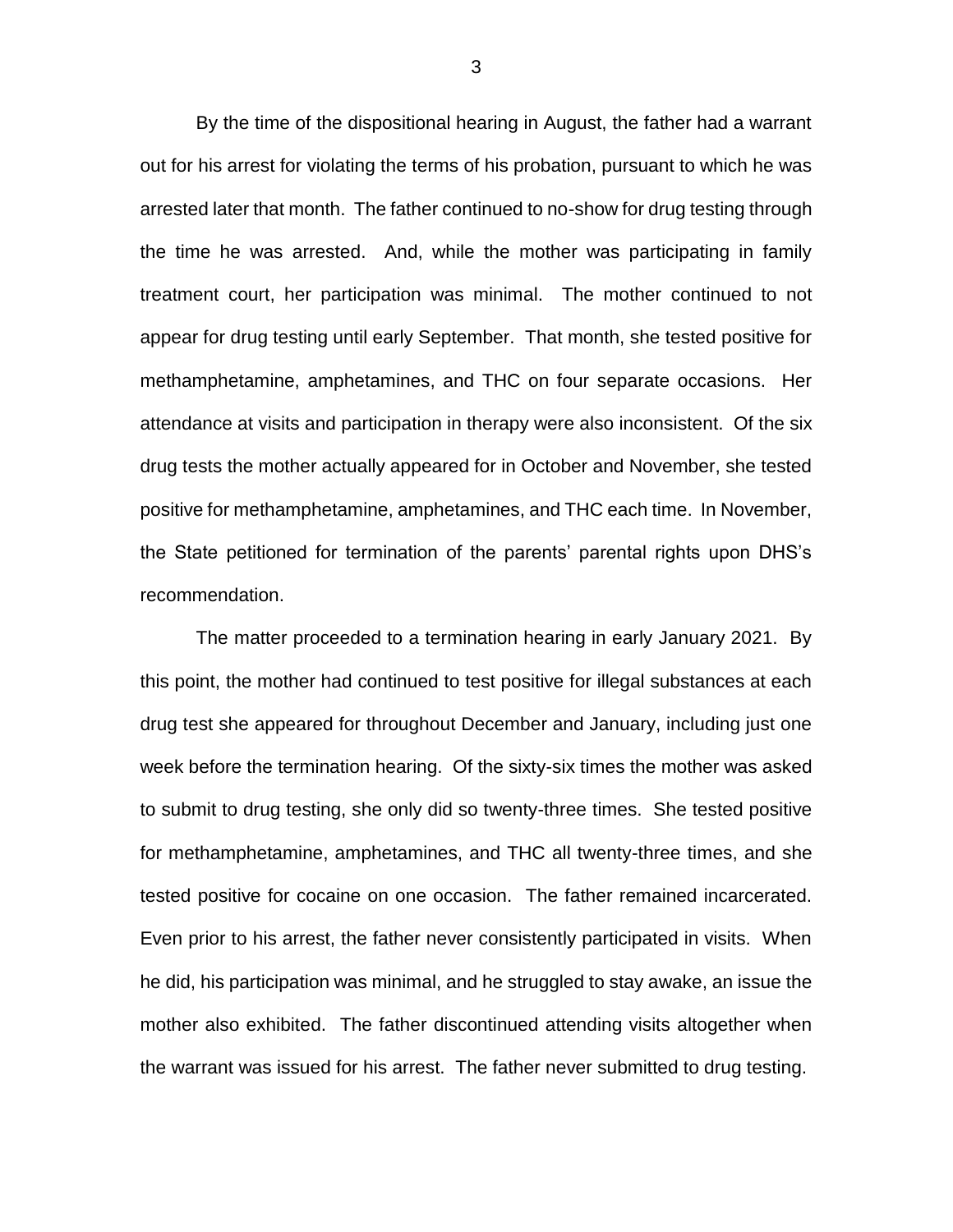Ultimately, the juvenile court terminated the mother's parental rights under Iowa Code section 232.116(1)(g) and (h) (2020), and the father's rights under section 232.116(1)(e), (g), and (h). The parents separately appeal. The mother requests the application of the permissive exception to termination contained in Iowa Code section 232.116(3)(c). Both parents argue the court erred in not granting additional time to work toward reunification.

Appellate review of orders terminating parental rights is de novo. *In re A.B.*, 956 N.W.2d 162, 168 (Iowa 2021); *In re C.Z.*, 956 N.W.2d 113, 119 (Iowa 2021). Our primary consideration is the best interests of the child, *In re J.E.*, 723 N.W.2d 793, 798 (Iowa 2006), the defining elements of which are the child's safety and need for a permanent home. *In re H.S.*, 805 N.W.2d 737, 748 (Iowa 2011).

The mother requests the application of the statutory exception to termination contained in Iowa Code section 232.116(3)(c), which allows the court to forego terminating parental rights upon "clear and convincing evidence that the termination would be detrimental to the child at the time due to the closeness of the parent-child relationship." While we acknowledge a bond between the mother and child, which can be characterized as minimal at best given the child's young age and removal shortly after birth, upon our de novo review, we conclude the mother failed to meet her burden to show "that the termination would be detrimental to the child . . . due to the closeness of the parent-child relationship." *See In re A.S.*, 906 N.W.2d 467, 476 (Iowa 2018) (noting parent bears burden to establish an exception to termination).<sup>1</sup>

 $\overline{a}$ 

 $1$  To the extent the mother passively suggests termination is contrary to the child's best interests, we disagree. *See* Iowa Code § 232.116(2).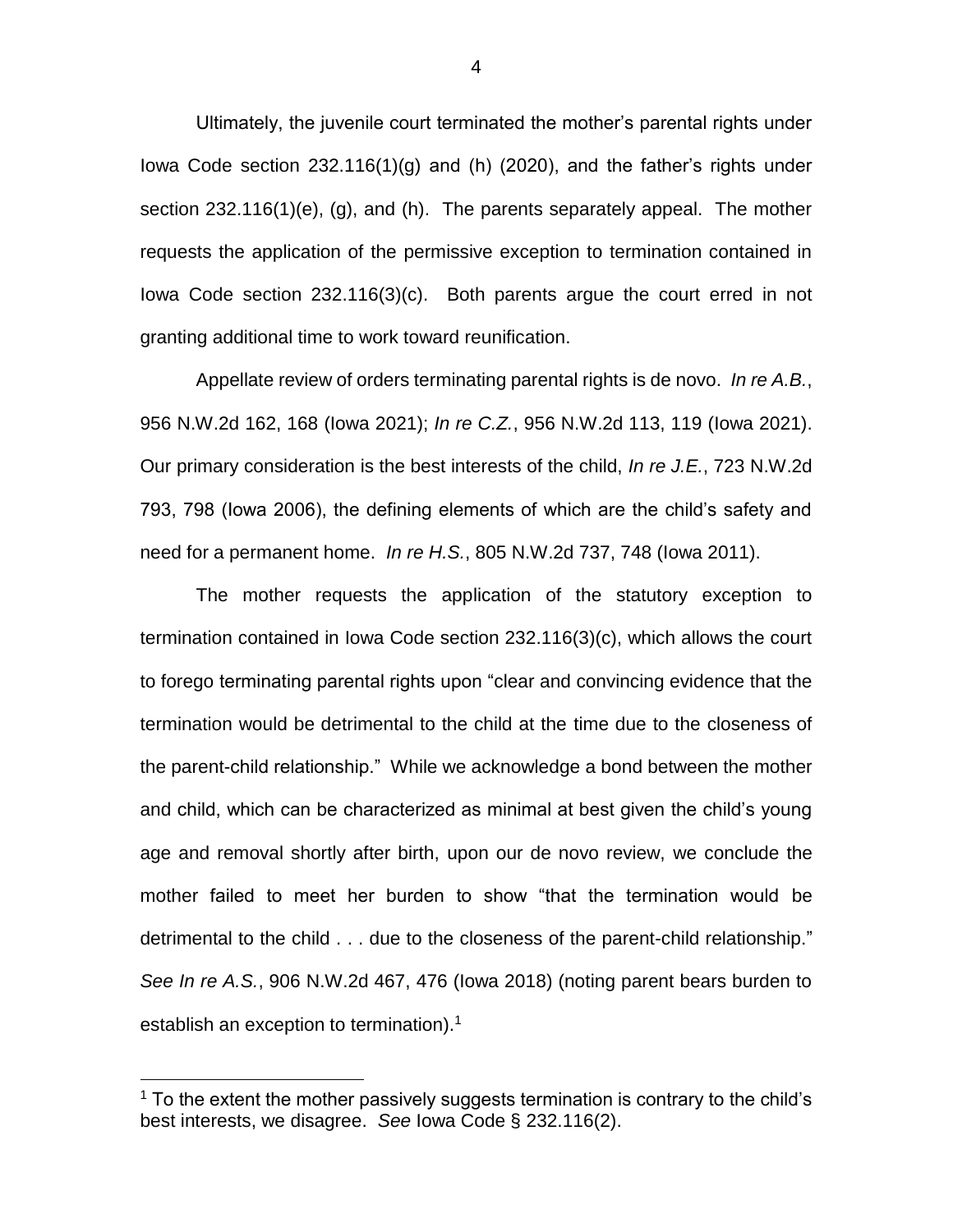Both parents request an additional six months to work toward reunification. If, following a termination hearing, the court does not terminate parental rights but finds there is clear and convincing evidence that a child is a child in need of assistance, the court may enter an order in accordance with section 232.104(2)(b). Iowa Code § 232.117(5). Section 232.104(2)(b) affords the juvenile court the option to continue placement of a child for an additional six months if the court finds "the need for removal . . . will no longer exist at the end of the additional sixmonth period."

As to her request for additional time, the mother "argues her participation in services had improved in the months before the termination trial and she was actively working towards reunification." She claims her alleged improvement would have continued and the child could be placed in her care within six months. What troubles us is that while the mother made minimal improvements as to her participation in services in the months leading up to the termination hearing, she still continued to test positive for illegal substances. The mother's substance abuse is the driving factor in the continuing need for removal. Despite the provision of services, she made absolutely no progress on maintaining sobriety. Given the mother's long history of substance abuse and unquestionably continuous use throughout these proceedings, she would need to demonstrate maintenance of sobriety for a long period of time before the child could be placed in her care, certainly longer than six months. And, while the mother blames the COVID-19 pandemic for her failure to address her substance abuse, the issue was prevalent in a non-pandemic world before the outbreak. So we are unable to conclude "the need for removal . . . will no longer exist at the end of the additional six-month

5